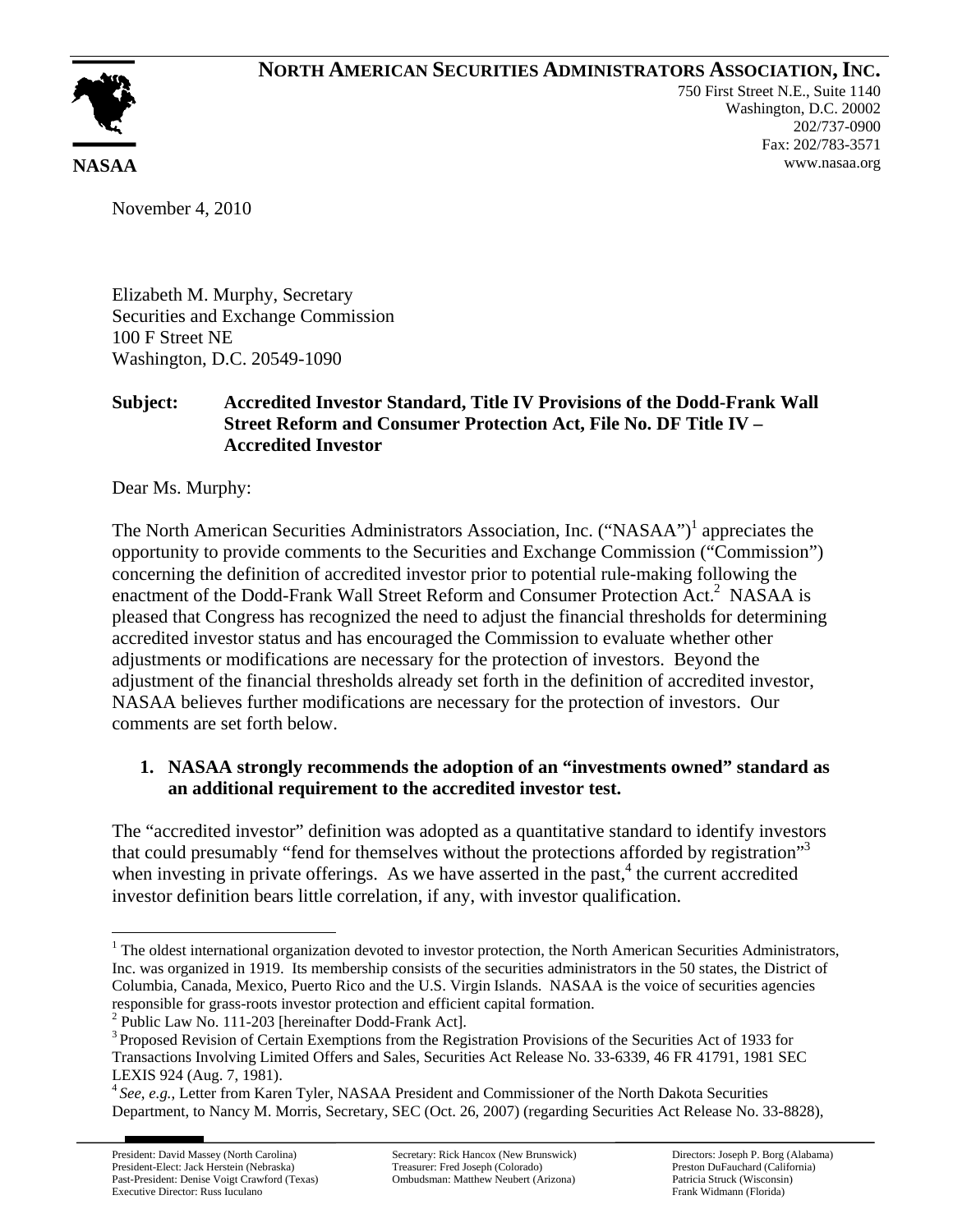The adjustment of the current thresholds set forth in the accredited investor definition for inflation and to exclude the primary residence from the calculation of an investor's net worth are admirable steps towards improving the definition in order to assure that these investors are financially qualified to invest in private offerings. These standards do not, however, lend themselves to a presumption that an investor has any investment decision making experience such that issuers should be allowed to sell them securities in private offerings rather than have to register the securities in the interest of investor protection.

In its rule-making release in 2007, the Commission proposed adopting an "investments owned" test as an alternative basis for determining accredited investor status in addition to the existing net worth and income standards.<sup>5</sup> An "investments owned" test is a better quantitative standard for determining investor qualification as it is a more appropriate presumption that investors who have amassed a significant amount of investments may have sufficient investment decision making experience as compared to an investor who has a high net worth or income but may have little or no investment experience. For this reason, NASAA again urges the Commission to modify the accredited investor definition to incorporate an "investments owned" standard. Such a standard should, however, be an additional requirement for determining accredited investor status as opposed to an alternative. In particular, the accredited investor test should require that, in addition to satisfying the current financial thresholds for natural persons, the investor must have at least \$1,000,000 in investments to qualify as an accredited investor.<sup>6</sup>

**2. NASAA urges the Commission to clarify the staff interpretation of the Dodd-Frank Act concerning the exclusion of the value of indebtedness secured by an investor's primary residence to specify that the calculation of net worth shall include indebtedness secured by an investor's primary residence to the extent the debt was incurred to invest in securities.** 

The Dodd-Frank Act mandates the exclusion of the value of an investor's primary residence from the calculation of the investor's net worth.<sup>7</sup> Commission staff has issued guidance stating that the indebtedness secured by the primary residence up to the value of the residence may also be excluded.<sup>8</sup> Without further clarification, the Commission's guidance may create a loophole to the adjustment mandated by the Dodd-Frank Act itself.

As recognized by the Dodd-Frank Act, an individual who would satisfy the accredited investor definition based primarily on the value of their home should not be presumed to be financially sophisticated such that they may be sold securities in private offerings. They should instead be afforded the protections of the registration process. The guidance issued by the Commission staff may have, however, created a loophole for a person that has a significant amount of equity

Director, Alabama Securities Commission to Nancy M. Morris, Secretary, SEC (Apr. 2, 2007) (regarding Securities Act Release No. 33-8766 and Investment Advisers Act Release No. 2576), *available at* http://www.sec.gov/comments/s7-25-06/s72506-610.pdf. 7 Dodd-Frank Act, *supra* note 2, at § 413.

1

*available at* http://www.sec.gov/comments/s7-18-07/S71807-57.pdf [hereinafter 2007 NASAA Reg. D comment letter].

<sup>&</sup>lt;sup>5</sup> Revisions of Limited Offering Exemptions in Regulation D, Release No. 33-8828, 72 Fed. Reg. 45,116 (Aug. 10, 2007), *available at* http://www.sec.gov/rules/proposed/2007/33-8828fr.pdf. 6 *See* 2007 NASAA Reg. D comment letter, *supra* note 4; Letter from Joseph P. Borg, NASAA President and

8 Compliance and Disclosure Interpretations, SEC Division of Corporation Finance, Questions 179.01 and 255.47, *available at* http://www.sec.gov/divisions/corpfin/guidance/securitiesactrules-interps.htm.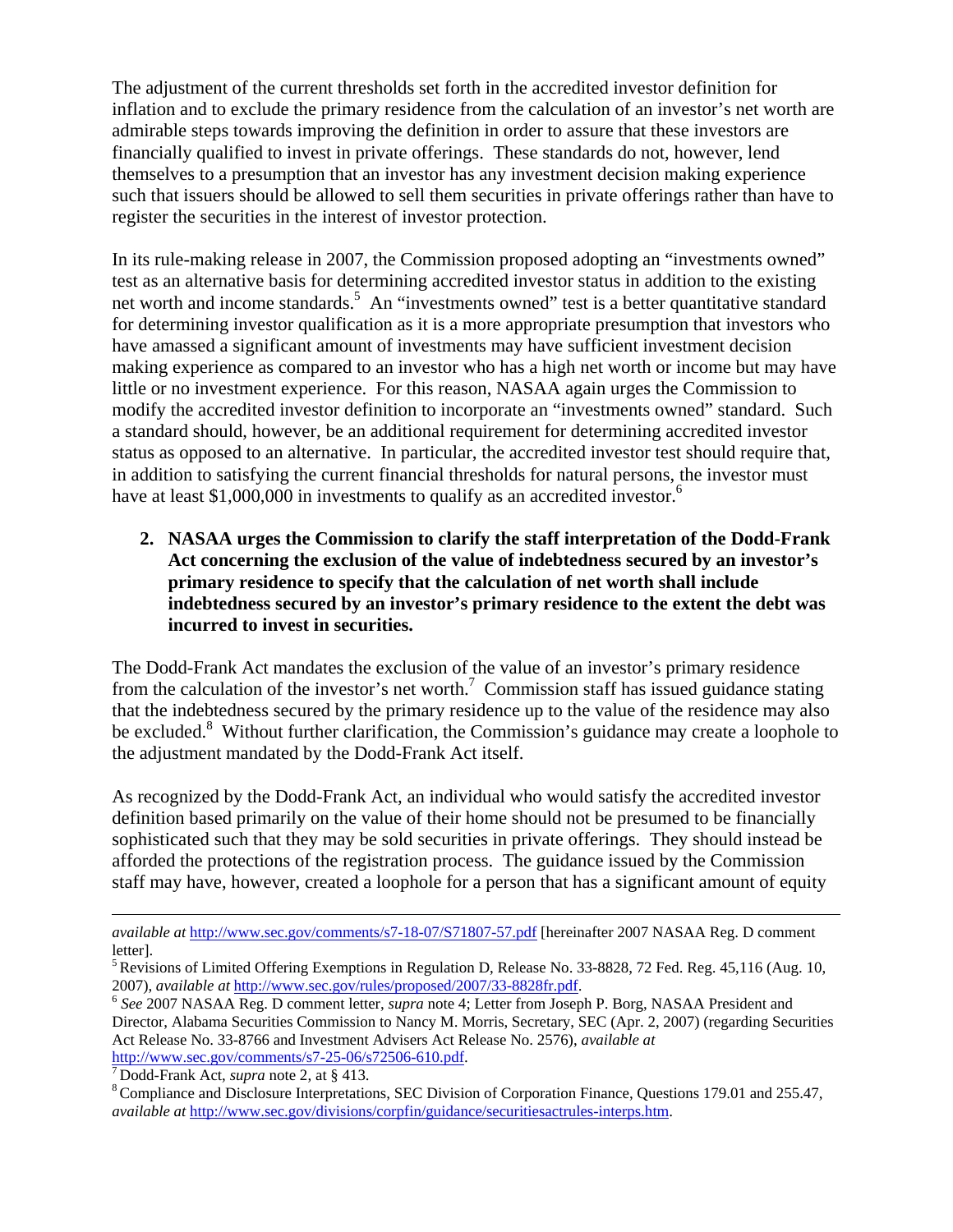in a home and who would not otherwise qualify as an accredited investor. An unscrupulous securities salesperson might encourage a person with a significant amount of equity in the person's home, which is not uncommon for older investors, to take out a mortgage on the residence in order to manipulate their status under the accredited investor test and to use the proceeds to invest in what would otherwise be unsuitable private placement securities. In this scenario, the staff's guidance would allow the exclusion of the value of the investor's primary residence and the related indebtedness from the calculation of the investor's net worth. The cash proceeds of the mortgage would, however, be included in the investor's net worth and may therefore allow the investor to satisfy the net worth test. Such a result is extremely troublesome given that the investor is no more sophisticated for having taken out a mortgage, such a mortgage is likely ill advised, and such tactics are currently advised by unscrupulous salespersons whose aim is to generate sales commissions.

Given the potential for abuse as explained above and in the interest of investor protection, NASAA urges the Commission to clarify that the exclusion of debt secured by an investor's primary residence does not extend to indebtedness incurred in order to invest in securities. Further, the Commission should encourage the staff to provide guidance to issuers and brokerdealers that subscription agreements should include questions that require an investor to acknowledge that they have not incurred any indebtedness secured by the primary residence in order to invest in the securities offered.

## **3. NASAA recommends the adjustment of the net worth standard for "qualified clients" in SEC Rule 205-3 to parallel the exclusion of an investor's primary residence from the accredited investor definition.**

to negotiate compensation arrangements which they and their advisers consider appropriate." $10$ The definition of "qualified client" in SEC Rule 205-3 also includes a net worth test.<sup>9</sup> The qualified client test allows clients of an investment adviser who are presumably "financially experienced and able to bear the risks associated with performance fees to have the opportunity Performance based fees are often collected from investors who invest in pooled investment vehicles in private offerings under Rule 506 of Regulation D. Investment advisers to private pooled investment vehicles typically require that the investors satisfy both the accredited investor and qualified client tests in order to collect performance based fees in accordance with Rule 205- 3.

The "qualified client" test has been a more stringent test than the accredited investor definition, allowing the collection of performance based fees from clients that have a net worth of at least \$1,500,000. The Dodd-Frank Act did not mandate the adjustment of this net worth test to exclude the value of a client's primary residence, which has the curious result that an investor may qualify as a qualified client but not as an accredited investor depending on the value of the investor's primary residence. Because the value of an individual's primary residence does not indicate an individual's level of investment sophistication, the Commission should commence rule-making to adjust the qualified client definition in Rule 205-3 to also exclude the value of a client's primary residence from the net worth test.

 9 17 C.F.R. §275.205-3.

 or Capital Appreciation of a Client's Account, Investment Advisers Act Release No. 996, 50 FR 48556, 1985 SEC <sup>10</sup> Exemption To Allow Registered Investment Advisers to Charge Fees Based Upon a Share of Capital Gains Upon LEXIS 2547 (Nov. 26, 1985).